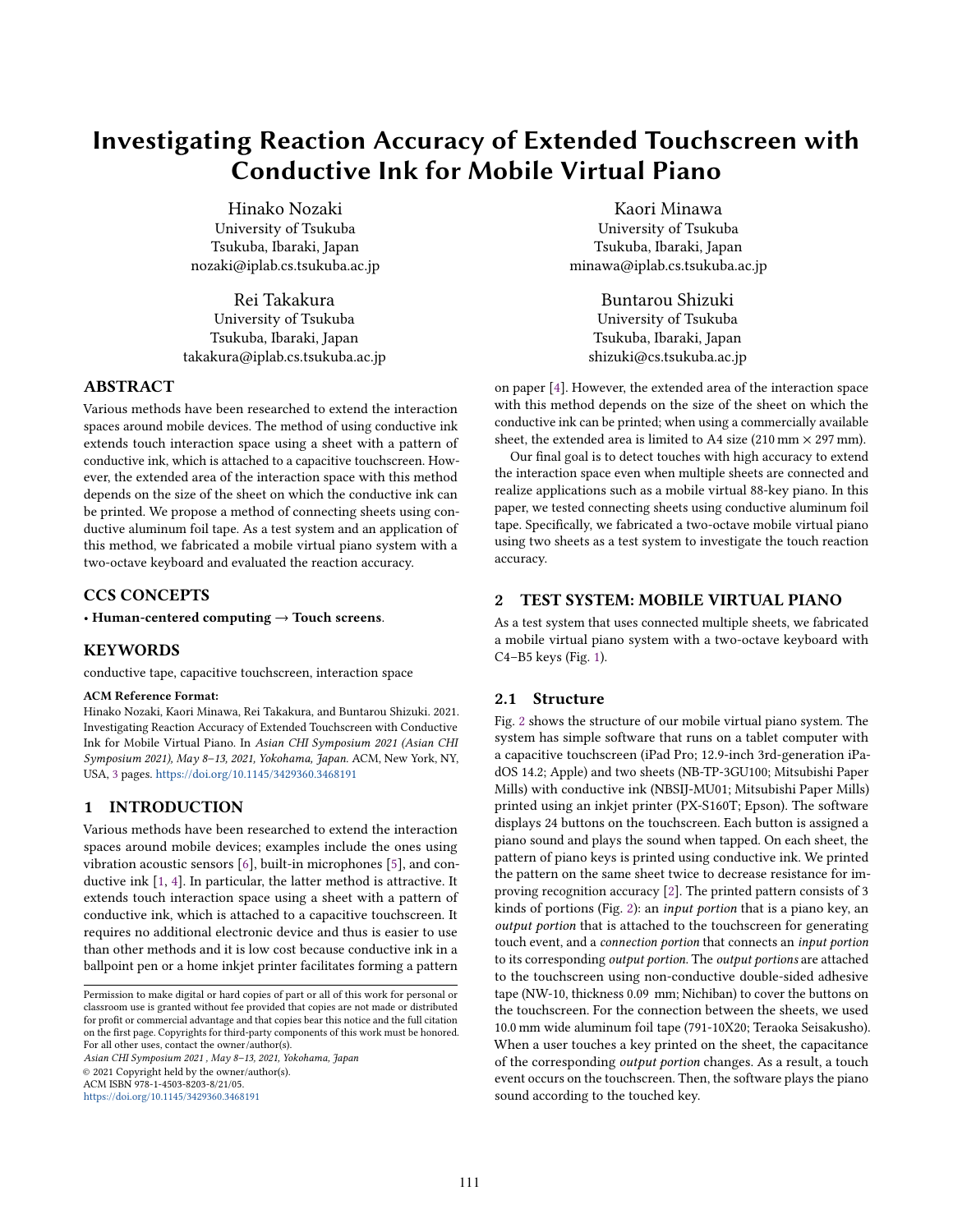<span id="page-1-0"></span>Asian CHI Symposium 2021 , May 8–13, 2021, Yokohama, Japan Nozaki et al.





a two-octave keyboard with C4–B5 keys.

Figure 1: The test system: Figure 2: The structure of our mobile virtual piano system.

To determine if touch reaction accuracy depended on whether the connection portions crossed a sheet boundary, we arranged the connection portions not to cross the boundary for one octave (C4–B4; non-crossed keys) and to cross the boundary for the other octave (C5–B5; crossed keys).

## 2.2 Electrode size and arrangement

We performed a preliminary survey to determine a pattern that responded well to touch. The survey showed that the larger the size of a square-shaped output portion is, the better the reaction is. To ensure high accuracy, it was necessary to have a size of 6.0 mm or more on each side; the width of the connection portion reacted 100% when it was 0.5 mm, and the reaction became worse as it became wider. Based on this result, we determined the size of each portion. To place 88 buttons on the touchscreen of the iPad Pro, each output portion was an 8.0 mm square. The width of each connection portion was 0.5 mm.

In addtion, the size of each input portion was smaller than a real size of the piano key to place the gap between two adjacent keys (2.0 mm). The aluminum foil tape was cut as narrowly as possible (approximately 2.5 mm) so that no touch event would occur under the tape.

## 3 USER STUDY

We performed a user study to investigate the touch reaction accuracy.

## 3.1 Task and Procedure

The participants were 3 students (one female, all aged 22 years) in our laboratory. Each participant performed a task in which they touch each key 5 times with the index finger of the right hand at 4 different tempos, 60, 80, 100, and 120 beats per minute (BPM), following a metronome. The tempos were presented in ascending order (i.e., first in BPM=60, then in BPM=80). To prevent mistouching due to finger movement, a short pause was inserted before moving on to the next key. Participants began to touch the next key at their own timing following the metronome. A 2–3 minute break was taken when the tempo was changed. To be familiar with the way to use the system and the sound it produces, participants were allowed up to 5 min of free practice before starting the task.

The iPad Pro was connected to an AC adaptor during the experiment to stably discriminate between touch and non-touch states [\[3\]](#page-2-6).



Figure 3: The average number of times sounds were played correctly for each key (C4–B4: non-crossed keys, C5–B5: crossed keys).

<span id="page-1-2"></span>

Figure 4: The location where the touch event occurred.

## 3.2 Result

Fig. 3 shows the average number of correct responses for each of the 24 keys (i.e., two octaves). All non-crossed keys except B4 responded near-perfectly for all participants at all tempos (average = 4.9 times). B4 did not respond at all. Of the crossed keys, C5 and B5 did not respond at all. In addition, the overall crossed keys response accuracy was lower than that of the non-crossed keys.

## 3.3 Additional Investigation

To explore why crossed keys responded poorly, we used MultiTouch Visualizer $^{1}$  $^{1}$  $^{1}$  to investigate where touch events occurred. As a result, we observed that touch events sometimes occurred at the point where a connection portion was bent at a right angle (Fig. [4\)](#page-1-2).

#### 4 DISCUSSION

The user study showed that the non-crossed keys responded almost always responded even at the fastest tempo. In contrast, the touch reaction accuracy of the crossed keys was low. As the additional investigation shows, one reason for the low accuracy would be that touch events sometimes occurred at the point where the connection portion was bent at a right angle. To solve the above problem, it is necessary to ensure that touch events occur reliably at the location of the buttons. Possible solutions would be to place a button at the location where the connection portion is bent or to smoothly bend the connection portion like an arc.

Also, the keys with buttons near the edge of the screen (i.e., B4 and B5) were not responsive. To solve this problem, we plan to redesign the pattern to place buttons as closer to the center of the screen as possible.

## 5 CONCLUSIONS

We investigated a method of connecting a commercially available A4 size sheet to further extend the interaction space around a mobile device. As a test system and an application of this method, we fabricated a mobile virtual piano system with a two-octave keyboard and evaluated the reaction accuracy. As a result of connecting

<span id="page-1-1"></span><sup>1</sup>https://apps.apple.com/jp/app/multitouch-visualizer/id376335100 (Accessed: 2021-04- 20)